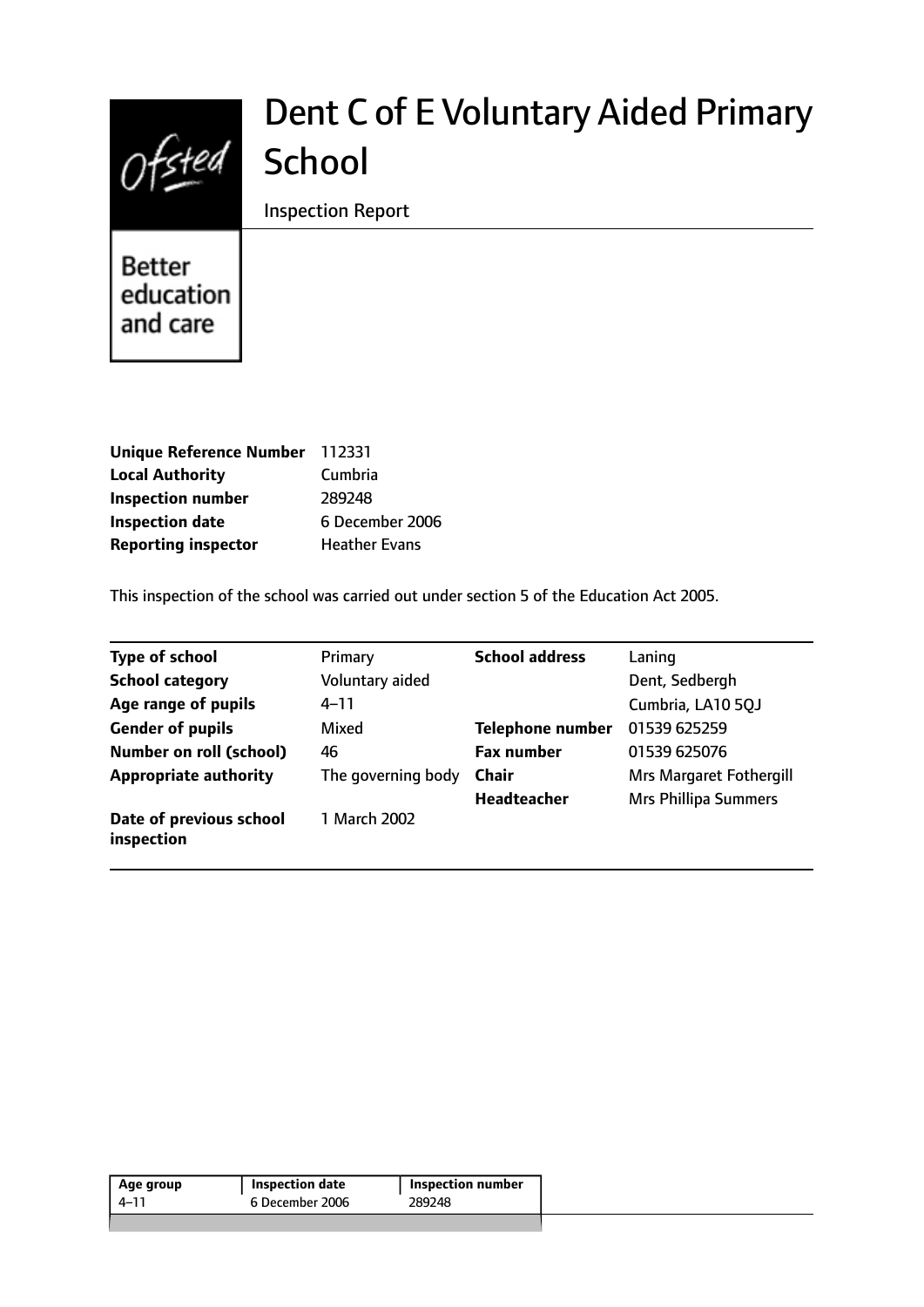© Crown copyright 2006

Website: www.ofsted.gov.uk

This document may be reproduced in whole or in part for non-commercial educational purposes, provided that the information quoted is reproduced without adaptation and the source and date of publication are stated.

Further copies of this report are obtainable from the school. Under the Education Act 2005, the school must provide a copy of this report free of charge to certain categories of people. A charge not exceeding the full cost of reproduction may be made for any other copies supplied.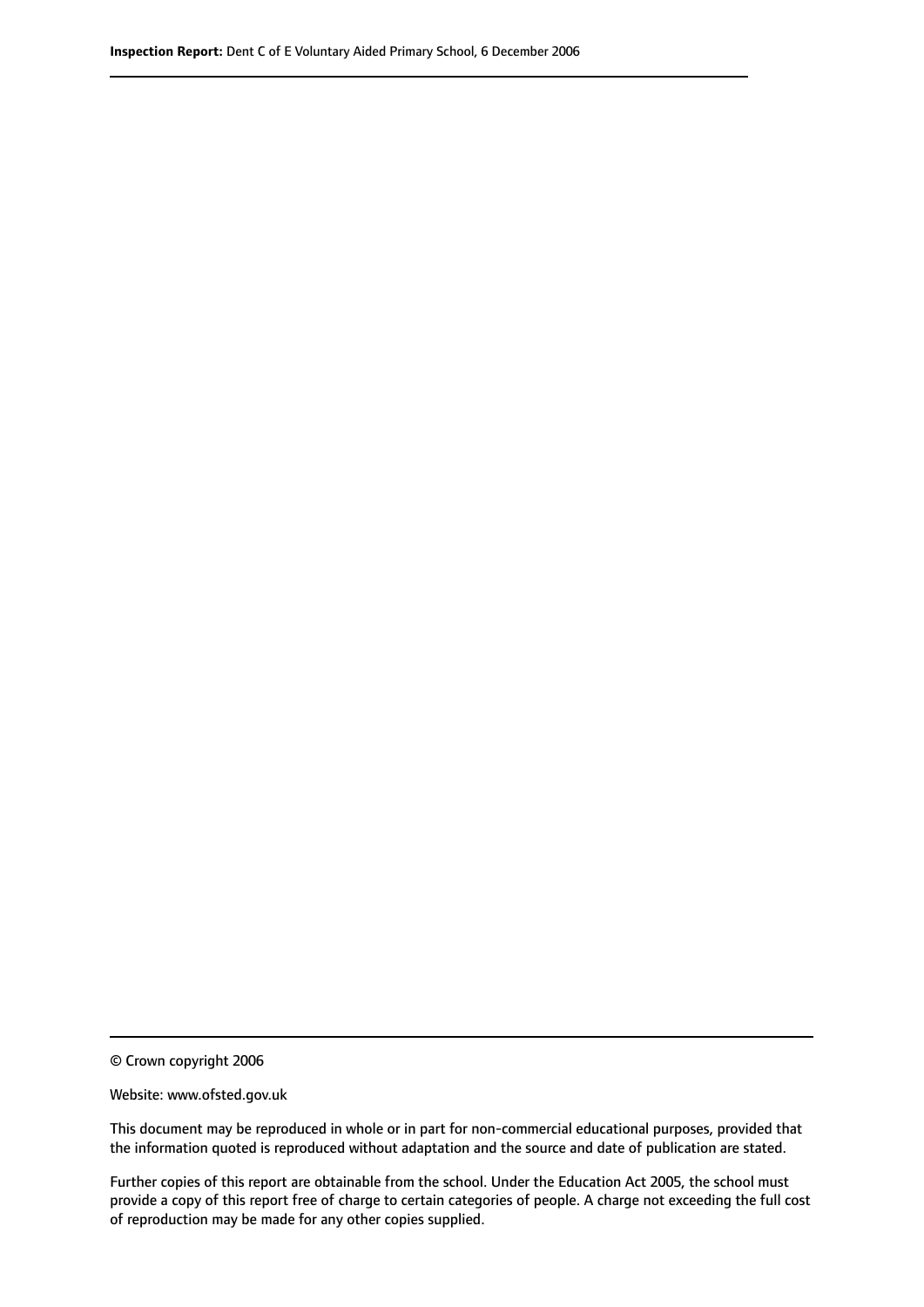# **Introduction**

The inspection was carried out by one Additional Inspector.

## **Description of the school**

This is a very small school in Cumbria. It is linked to the diocese of Bradford. All the pupils speak English as their first language. In this rural village only a few pupils claim an entitlement to free school meals. Many families live in rented accommodation and most pupils are brought to school by bus from outlying hamlets. The proportion of pupils with learning difficulties and/or disabilities is well above the national average. Attainment on entry varies greatly from year to year. It is broadly average but many pupils have restricted language skills when they arrive. The headteacher took up her post in August 2006.

## **Key for inspection grades**

| Grade 1 | Outstanding  |
|---------|--------------|
| Grade 2 | Good         |
| Grade 3 | Satisfactory |
| Grade 4 | Inadequate   |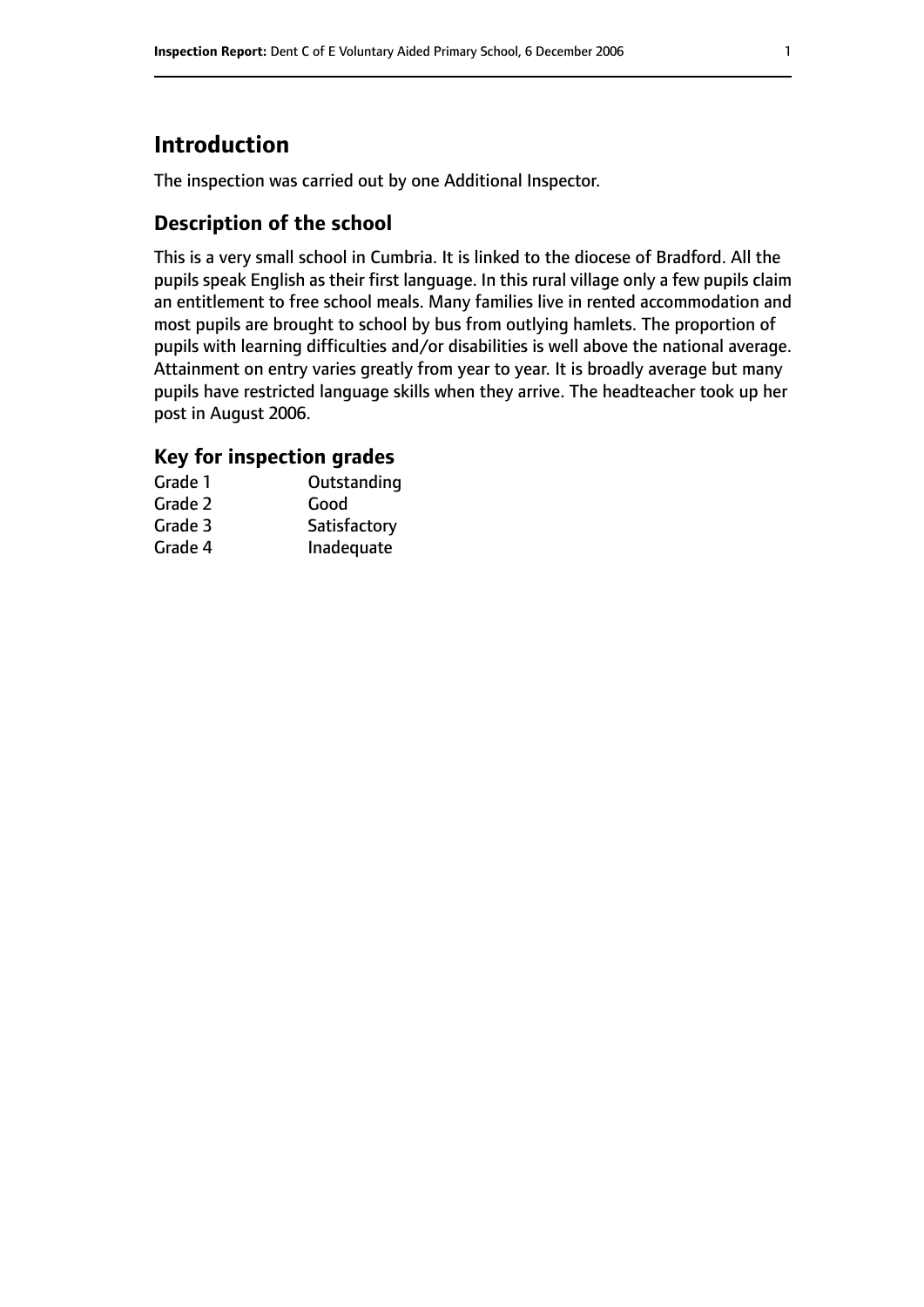# **Overall effectiveness of the school**

#### **Grade: 2**

This is a good school with some outstanding features. Pupils and parents agree that this is a school in which children thrive. Many pupils attain standards above the expected level and most achieve well. Pupils confidently explain how the school has helped them to keep safe. They demonstrate exceptional common sense in their awareness of how to stay healthy. Pupils appreciate the fact that their views are listened to and acted upon. Alongside their growing academic skills, they are developing extremely good personal skills that prepare them well for the future. Pupils clearly understand the importance of contributing to the community. They develop strong feelings of self-worth and frequently initiate fund raising activities for local and national charities. The rich and diverse curriculum includes a wide range of clubs and activities which stimulate pupils' enthusiasm for learning and add to their enjoyment of school.

Provision for Reception children is good. Well organised assessment and teaching contribute to children making good progress. Nearly all reach their goals and are well prepared for the National Curriculum. Good progress is sustained throughout Key Stages 1 and 2, mainly because of effective teaching. Small numbers of pupils in each year group render comparisons with national averages unrealistic. Individual pupils, though, nearly always meet or exceed their targets.

Because of small numbers, one pupil's results often have a very large impact on the scores for any year. Standards are, however, currently above the expected levels at the end of Years 2 and 6 and most pupils achieve the higher level, Level 5, in English and mathematics by the end of Year 6. In science, pupils enjoy opportunities to plan their own experiments and investigations. The drive to improve writing, which was a priority for the school last year, has been successful. Every pupil is planned for separately and work is tailored to meet individual needs but pupils are not sufficiently involved in the process. The school delights in every single achievement whether academic, sporting, artistic or musical.

Leadership and management are good. The skill and dedication of the governing body are outstandingly good. The school has an accurate view of what is working well and what needs attention. There has been very good improvement since the previous inspection and there is good capacity to improve further. Finances are managed very well and the school provides good value for money. The new headteacher is keen to maintain the gains of the recent past in sport and music and has begun to develop pupils' artistic and creative skills. Teachers and governors share her clear vision for increasing links across all subjects.

#### **What the school should do to improve further**

• Share clear learning objectives with pupils and incorporate their views in setting precise individual targets for mathematics and English.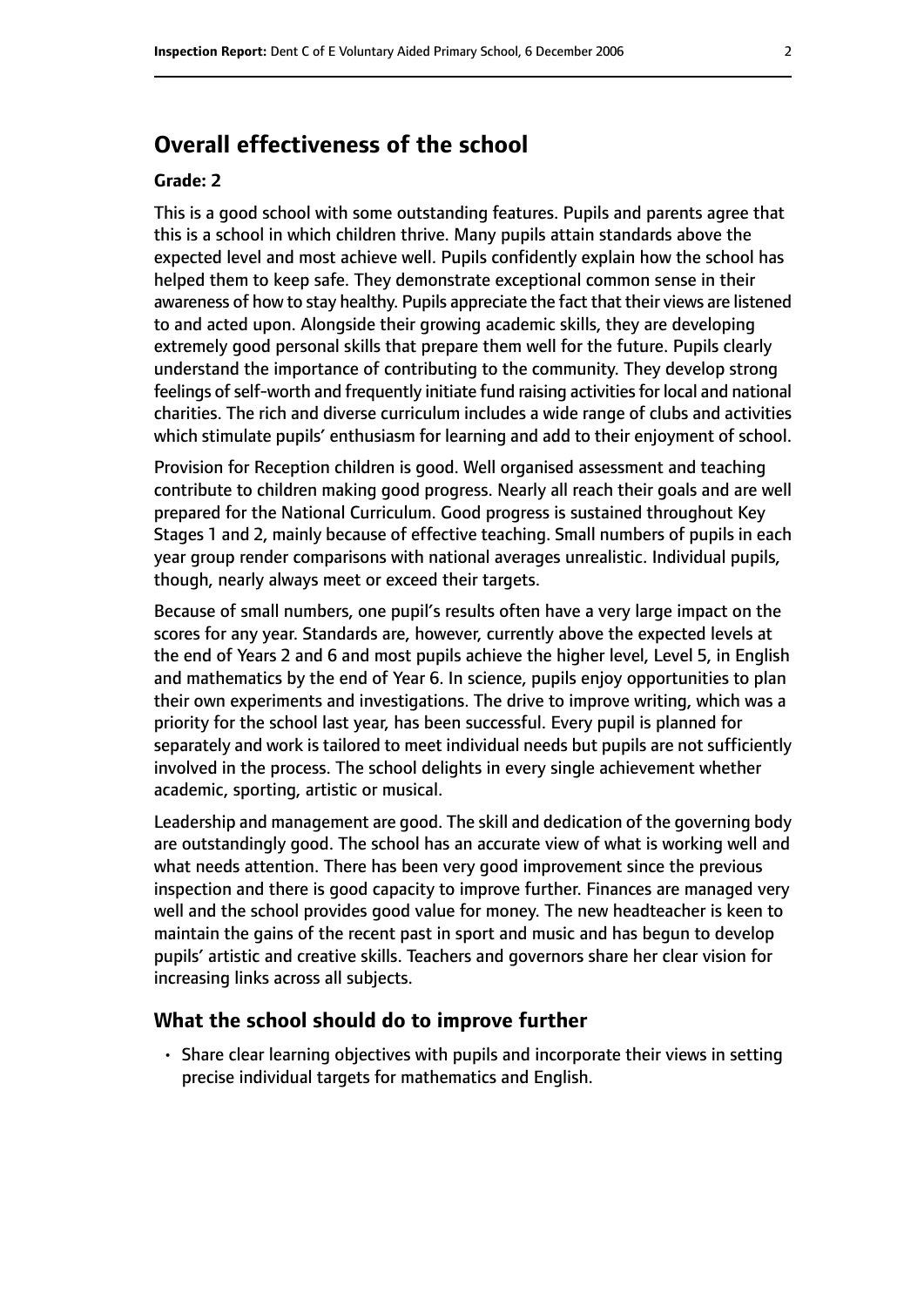## **Achievement and standards**

#### **Grade: 2**

Each year, standards fluctuate because numbers of pupils are so small. There are no clear or consistent trends. The assessment and tracking records of individual pupils show that, over time, most pupils achieve well. From where they were on entry to the Foundation Stage, pupils do well by the time they leave at the end of Year 6. In many years, scores are distorted by variations in the numbers of pupils with learning difficulties and/or disabilities. In 2005, analysis of individual assessments in Year 2 showed that while attainment in reading, writing and mathematics was in line with expected levels, attainment in writing was not as good as in the previous year. In Year 6, pupils attained at or above the expected levels and achieved their targetsin English, mathematics and science but writing standards were lower than expected. Pupils with learning difficulties and/or disabilities did well in the face of their difficulties and their achievement was good. In 2006, two out of three pupils in Year 6 attained Level 5 in English and mathematics, exceeding the expected level. Agreed targets were reached. In the present Year 6, the targets set are ambitious but the evidence of inspection and teachers' records suggests that the school is well placed to achieve them. Raising standards in writing has been a priority over the past year and pupils are increasingly proving that they can use their enhanced skills to improve their work in many other subjects as well as English.

Personal development and well-being Grade: 2

Pupils' personal development is good. Their spiritual, moral, social and cultural development is outstanding. Pupils enjoy coming to school and attendance is above average. Pupils have very good attitudes to learning. They value the wide range of activities presented to them and engage in them enthusiastically. Pupils are sensible, confident and eager to learn. They say that school is a safe place where bullying is not a problem. Excellent relationships promote mutual trust that reflects the school's positive, Christian ethos. The school council plays an important role in the everyday life of the school. It gives members good experience of accepting responsibility and decision-making within the school and the wider community. All pupils appreciate being involved in electing their representatives. Pupils instinctively look after one another, as when welcoming newcomers or when acting as buddies to younger children at playtime. They have an excellent shared understanding about how to keep safe and lead healthy lives. Pupils are proud of their links with schools overseas and in other parts of the diocese. They develop an excellent understanding of right and wrong. They are committed to taking care of the environment and appreciate how much the local community values them and their school. Their personal and academic skills prepare them well for the next phase of their education and for work in their adult life.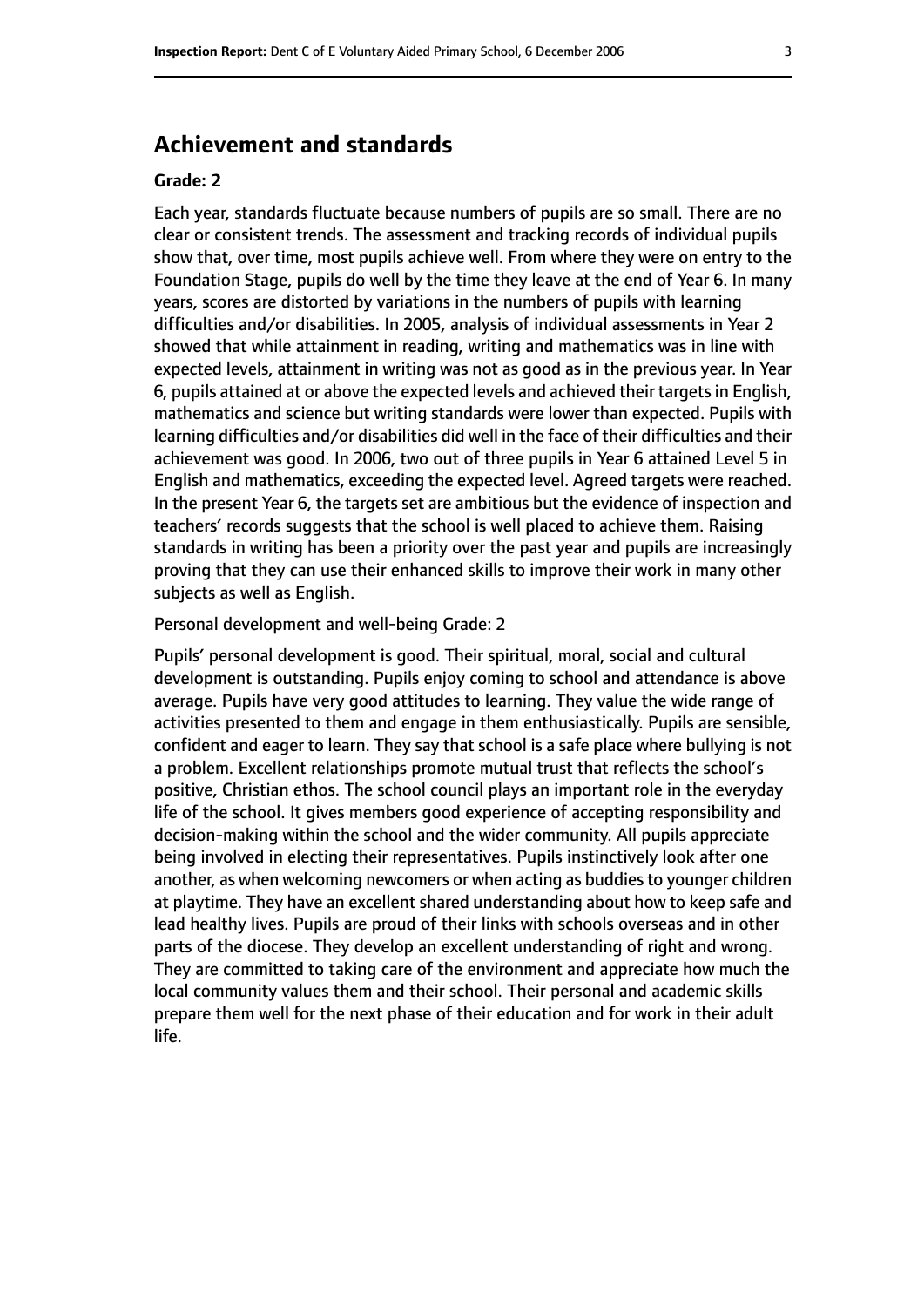# **Personal development and well-being**

#### **Grade: 2**

Pupils' personal development is good. Their spiritual, moral, social and cultural development is outstanding. Pupils enjoy coming to school and attendance is above average. Pupils have very good attitudes to learning. They value the wide range of activities presented to them and engage in them enthusiastically. Pupils are sensible, confident and eager to learn. They say that school is a safe place where bullying is not a problem. Excellent relationships promote mutual trust that reflects the school's positive, Christian ethos. The school council plays an important role in the everyday life of the school. It gives members good experience of accepting responsibility and decision-making within the school and the wider community. All pupils appreciate being involved in electing their representatives. Pupils instinctively look after one another, as when welcoming newcomers or when acting as buddies to younger children at playtime. They have an excellent shared understanding about how to keep safe and lead healthy lives. Pupils are proud of their links with schools overseas and in other parts of the diocese. They develop an excellent understanding of right and wrong. They are committed to taking care of the environment and appreciate how much the local community values them and their school. Their personal and academic skills prepare them well for the next phase of their education and for work in their adult life.

# **Quality of provision**

#### **Teaching and learning**

#### **Grade: 2**

Teaching is good. Pupils enjoy their work, learn well and make good progress. There is good focus on practical activities in the Foundation Stage. In Years 1 and 2, pupils undertake varied and interesting activities that cater for individual needs and abilities. Good teaching of letters and sounds is improving pupils' writing and reading. Pupils who find learning difficult are well supported and make good progress. In Key Stage 2, pupils are given increased challenge and more choice. Additional specialist teachers work well with small mixed-age groups to ensure work is well matched to pupils' individual needs. This work is seen to particularly good effect in science, music and in sport, where there are strong links with pupils from other schools. In science and information and communication technology (ICT), pupils learn well because they are taught to use enquiry and investigation confidently. Teaching assistants make vital contributions and ably support the teachers. The quality of marking varies; in the best instances, teachers point out where pupils have done well and suggest how pupils might improve; at other times this is missing. Teachers frequently encourage pupils to use skills learned in writing and ICT in other subjects. This helps pupils to understand that things they learn in one lesson help them to succeed in other work later on.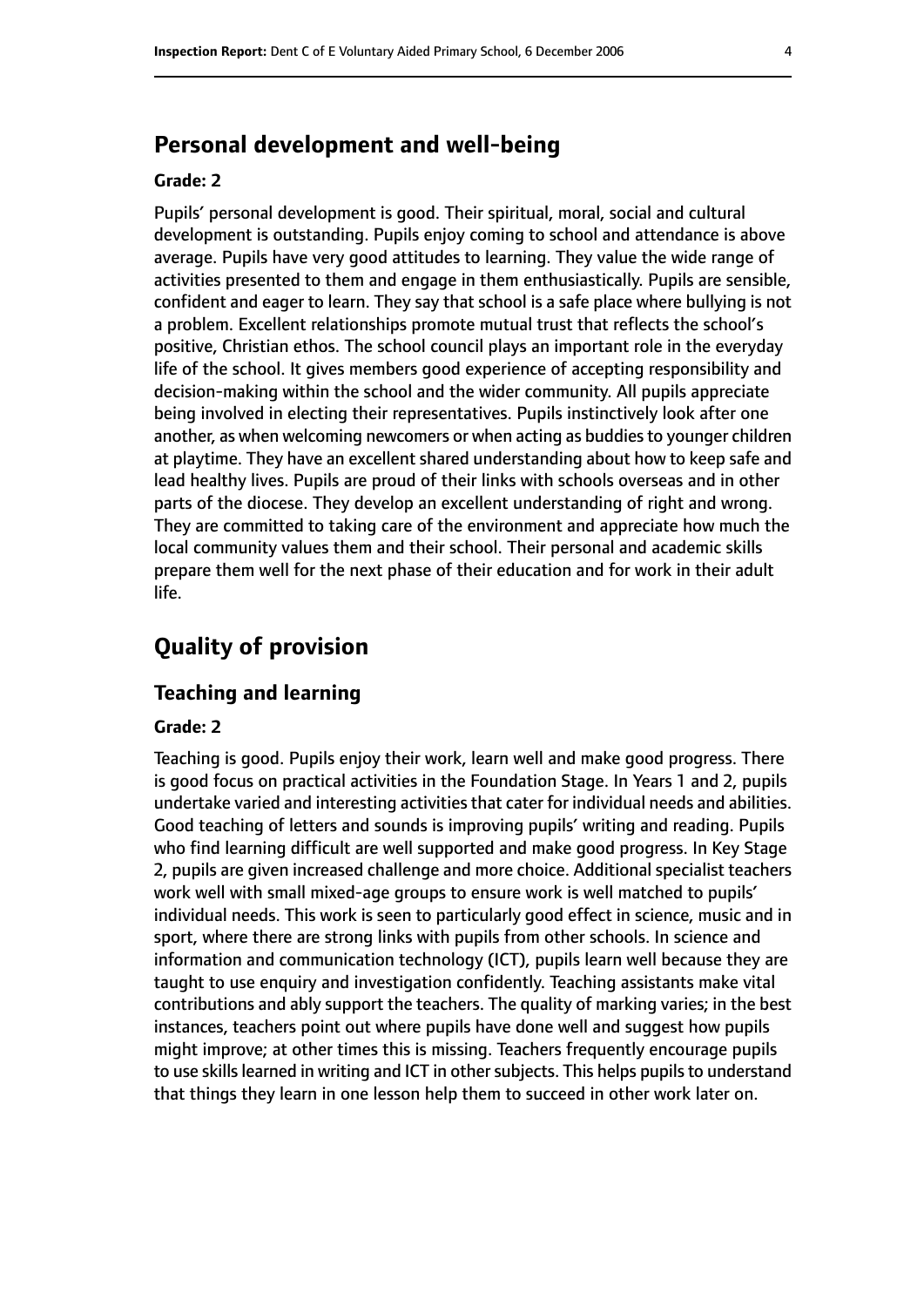#### **Curriculum and other activities**

#### **Grade: 2**

The curriculum is good. Strong emphasis is placed on developing pupils' basic skills. Children in the Foundation Stage are given a good start to their education through an interesting curriculum. The school links subjects together well, adding interest to learning activities. One boy said, 'I am never quite sure what subject we are doing, we are doing properties of materials, that's science but we are really doing maths or design and technology as well, it's great! Yes, good fun.' These links are very successful and are gradually extending across all subjects. A rich range of extra curricular activities, particularly in sport, music and the arts, enriches pupils' experiences. Many learn to play a musical instrument. Older pupils particularly enjoy visits to the climbing wall in Kendal. Personal development is given high priority and care of the environment is important to pupils of all ages. Careful planning and effective support promote the learning of pupils with learning difficulties and/or disabilities. Everyone is included in all activities and has equal access to the curriculum. As a result, pupils learn well. Strong links with the relevant outside agencies enable staff to offer good help to pupils.

#### **Care, guidance and support**

#### **Grade: 2**

Pupils are well cared for, guided and supported. Pastoral care is very good. Staff develop a good knowledge of the pupils and their families. Parents say how much they appreciate the sensitive support and care that are provided. Along with their children, they are full of praise for the benefits of the new Yoga classes that are both physically and emotionally beneficial. Pupils say that they feel safe and secure at school. Procedures for protecting and safeguarding pupils are very rigorous and are understood by everyone.

Teachers make good use of information about pupils' attainment and personal development and plan work accordingly. The good match of work to individual need helps pupils do well, particularly in English and mathematics. Teachers do not include pupils sufficiently in planning for their own learning so as to help them understand better what they have to do to improve their work.

### **Leadership and management**

#### **Grade: 2**

The leadership and management of the school are good. The governing body is exceptionally well informed and makes an outstanding contribution to the school's place in the community. The headteacher has vitalised the school. She has a clear vision of how to build on the many gains that have been achieved since the previous inspection. Staff and governors are keen to incorporate her ideas for further improvement. The management team has an accurate understanding of the school's strengths and of where the need for development remains. The school improvement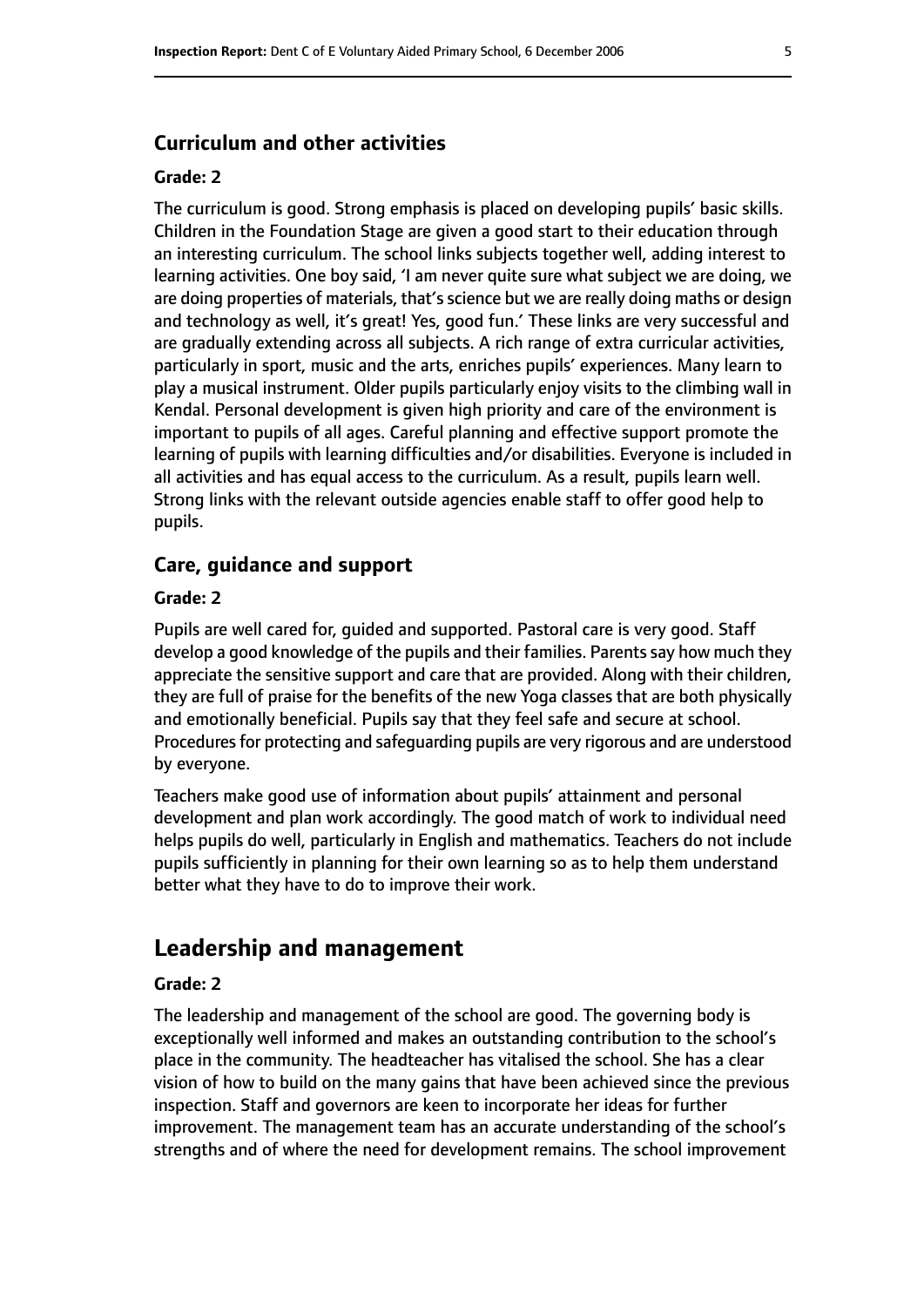plan is very clear and provides a good basis for planning for the future and moving the school forward. There has already been a positive improvement in curriculum review to make time for more art and creative activities. The aspirations to increase challenge and raise the achievement levels of all pupils are an important part of the ethos of the school.

Shared subject leadership underpins the work of the school. Teachers' specialist skills are used in a sensitive way to maximise the contributions of teachers and skilled volunteers. Teachers analyse pupils' performance carefully and identify where each pupil can improve. As yet, pupils do not share sufficiently in planning their own path to learning. The governing body is fully aware of the need to hold the school to account. They are proud of their role in supporting the small staff and of taking an important part in planning for lifting the school to new heights.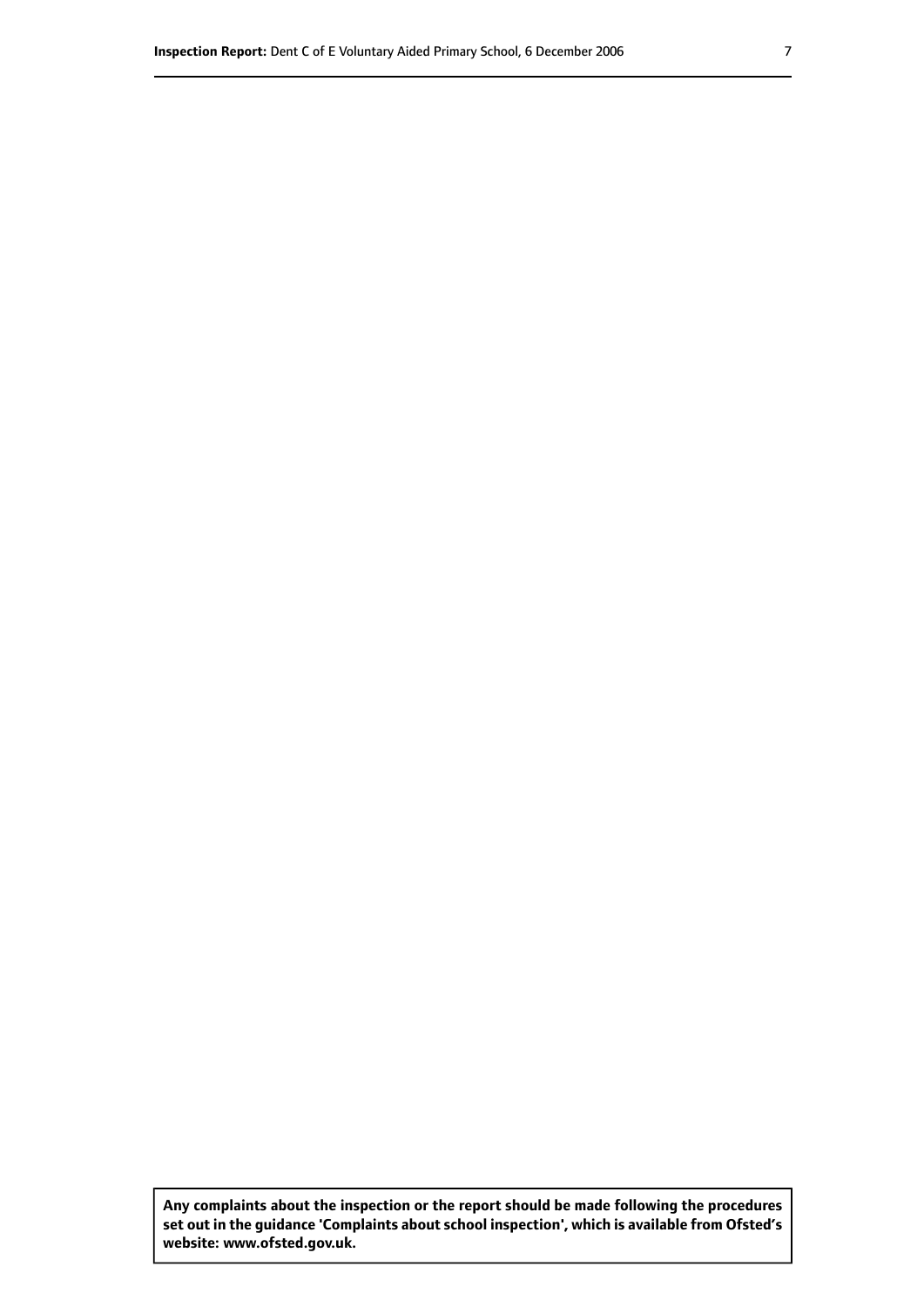# **Inspection judgements**

| Key to judgements: grade 1 is outstanding, grade 2 good, grade 3 satisfactory, and grade 4 | School         |
|--------------------------------------------------------------------------------------------|----------------|
| inadeauate                                                                                 | <b>Overall</b> |

# **Overall effectiveness**

| How effective, efficient and inclusive is the provision of education, integrated<br>care and any extended services in meeting the needs of learners? |     |
|------------------------------------------------------------------------------------------------------------------------------------------------------|-----|
| How well does the school work in partnership with others to promote learners'<br>well-being?                                                         |     |
| The quality and standards in the Foundation Stage                                                                                                    |     |
| The effectiveness of the school's self-evaluation                                                                                                    |     |
| The capacity to make any necessary improvements                                                                                                      |     |
| Effective steps have been taken to promote improvement since the last<br>inspection                                                                  | Yes |

## **Achievement and standards**

| How well do learners achieve?                                                                               |  |
|-------------------------------------------------------------------------------------------------------------|--|
| The standards <sup>1</sup> reached by learners                                                              |  |
| How well learners make progress, taking account of any significant variations between<br>groups of learners |  |
| How well learners with learning difficulties and disabilities make progress                                 |  |

## **Personal development and well-being**

| How good is the overall personal development and well-being of the<br>learners?                                  |  |
|------------------------------------------------------------------------------------------------------------------|--|
| The extent of learners' spiritual, moral, social and cultural development                                        |  |
| The behaviour of learners                                                                                        |  |
| The attendance of learners                                                                                       |  |
| How well learners enjoy their education                                                                          |  |
| The extent to which learners adopt safe practices                                                                |  |
| The extent to which learners adopt healthy lifestyles                                                            |  |
| The extent to which learners make a positive contribution to the community                                       |  |
| How well learners develop workplace and other skills that will contribute to<br>their future economic well-being |  |

# **The quality of provision**

| How effective are teaching and learning in meeting the full range of the<br>  learners' needs?                      |  |
|---------------------------------------------------------------------------------------------------------------------|--|
| $\mid$ How well do the curriculum and other activities meet the range of needs<br>$\mid$ and interests of learners? |  |
| How well are learners cared for, guided and supported?                                                              |  |

**Annex A**

 $^1$  Grade 1 - Exceptionally and consistently high; Grade 2 - Generally above average with none significantly below average; Grade 3 - Broadly average to below average; Grade 4 - Exceptionally low.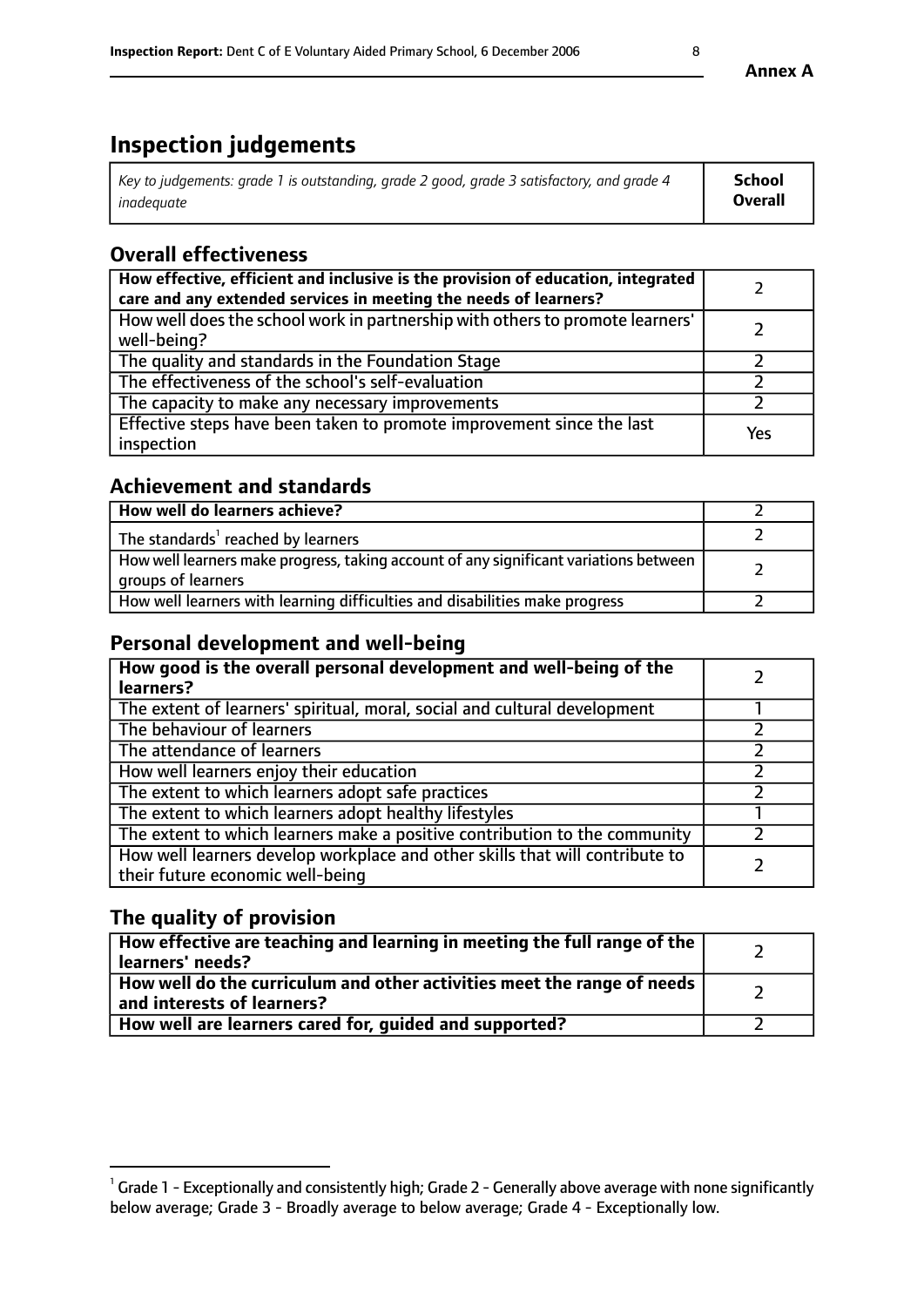# **Leadership and management**

| How effective are leadership and management in raising achievement<br>and supporting all learners?                                              |           |
|-------------------------------------------------------------------------------------------------------------------------------------------------|-----------|
| How effectively leaders and managers at all levels set clear direction leading<br>to improvement and promote high quality of care and education |           |
| How effectively performance is monitored, evaluated and improved to meet<br>challenging targets                                                 |           |
| How well equality of opportunity is promoted and discrimination tackled so<br>that all learners achieve as well as they can                     |           |
| How effectively and efficiently resources, including staff, are deployed to<br>achieve value for money                                          |           |
| The extent to which governors and other supervisory boards discharge their<br>responsibilities                                                  |           |
| Do procedures for safequarding learners meet current government<br>requirements?                                                                | Yes       |
| Does this school require special measures?                                                                                                      | No        |
| Does this school require a notice to improve?                                                                                                   | <b>No</b> |